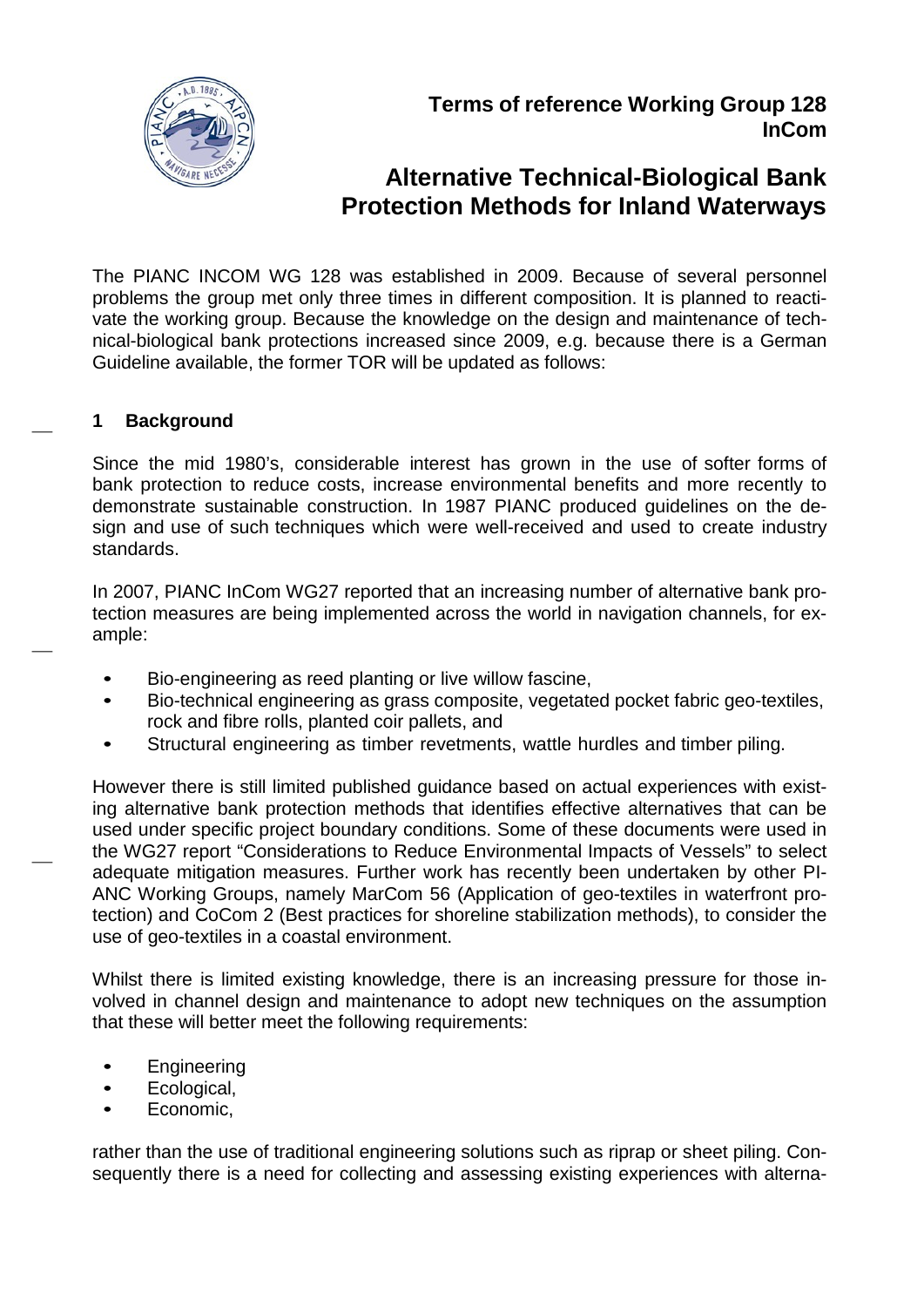tive bank protection methods in a sense of a best practice approach to form a basis for an objective decision making tool for waterway improvement and management.

## **2 Objective**

The objective of the new InCom Working Group is to understand, evaluate and report on the effectiveness of best practice examples of innovative (alternative) bank protection measures, as related to different impact influences and boundary conditions, to fulfil the technical purposes and additionally to improve the ecological conditions. To formulate recommendations based on results obtained from assessments of physically implemented schemes.

From the European perspective, the mandate of the Water Framework Directive and other initiatives has created a requirement for results that should be available as soon as possible. Therefore restrictions on the range and extent of the field of inquiry are necessary. To create an even more finite scope of activity by the working group, bank protection in lakes should be viewed as extraneous to the report.

Maintenance costs and details of ecological monitoring for selected alternatives must be available for a point in time at least one year after installation and must be included in the report.

Project details should include water body type (e.g., free flowing and dammed rivers, canals), climate, water level variation, flow velocity (both fast and slow), substrate of the banks, bank slope, distance to fairway, ship types and hydraulic impacts from shipping.

Information should be collected on successful and, to the fullest extent possible, on unsuccessful applications looking back over the last twenty years. It is felt that this is an appropriate timescale commensurate with the development of these techniques and will allow a full review to be undertaken to see how vegetative protection techniques have matured or not!

# **3 Earlier reports to be reviewed**

Besides the report of INCOM WG 27, the following papers give an overview on existing guide codes:

- Performance of alternative methods of bank protection, P. F. Doyle, Canadian Journal of Civil Engineering, 1992
- Bank protection utilising geo-textiles and vegetation (PIANC, 1996),
- Waterway Bank Protection: A Guide to erosion assessment and management (Cranfield University/UK on behalf of British Waterways, 1999),
- Stability thresholds for stream restoration materials (Craig Fischenich, ERDC, USACE, 2001),
- Guide de protection des berges; Comite Zone d'intervention Prioritaire (ZIP) des Seigneuries, see http://www.ville.repentigny.qc.ca/viecitoyenne/environnement/guide-de-protection-des-berges.html
- Numerous reports of the German research project on "technical-biological bank protections" including field tests, see http://ufersicherung.baw.de/de/index.html,
- DWA-M 519 "Technisch-biologische Ufersicherungen an großen und schiffbaren Binnengewässern (technical-biological bank protections in large and navigable inland waters)"; Guideline of the German Association for Water, Wastewater and Waste; to be published probably end 2015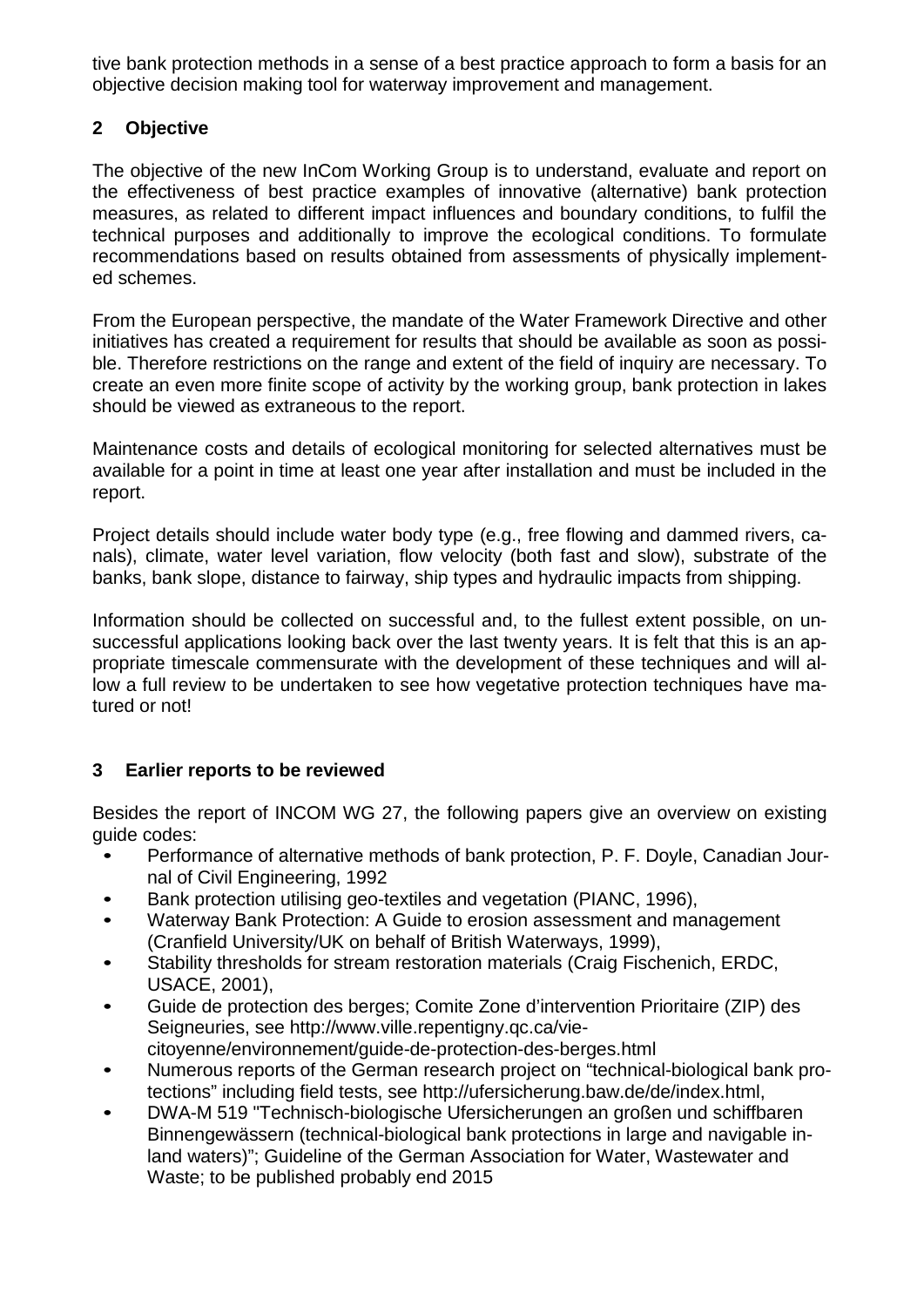These guides, however, do not clearly state how effective these bank protection techniques have proven to be in operation, they only list a few examples based on results soon after installation. Presently there is not enough information available to avoid repeating mistakes of inappropriate installation of innovative bank protection!

## **4 Scope**

Because of the public and legal pressure to realize environmental friendly bank protections and because of the elapsed time setting up the existing WG 128, the scope of work should focus on the collection and evaluation of existing guidelines and of both positive and negative experiences with realized alternative bank protections measures, leading to a list of measures with as variable as possible local boundary conditions. This list of evaluated measures can be used in terms of a best practice approach, meaning that the planner of an alternative measure compares his local boundary conditions to the latter in the list of existing measures to decide, whether listed measures could be successful or not.

Additional to the general boundary conditions related to one listed project, specific characteristic parameters shall be added, which come e.g. from the German DWA design rules, especially concerning the influence of wave impact, bank slope or subsoil, because it turned out that only a few parameters are decisive for design. These relevant parameters can thus be used additionally to facilitate the selection process.

## **5 Intended product**

As mentioned earlier the product is a best practice document, basing on existing design guidance and experiences. Because of the dominant influence on local boundary conditions, as e.g. the natural site conditions of plants, the intended result cannot be a straightforward design rule, but it nevertheless will support planners with very helpful information as existing design codes and the a.m. list of reference projects, together with guidance on the data needed to apply existing guidelines and the recommended best practice approach.

## **6 Recommended members**

The members of WG 128 may be by profession civil or environmental engineers or landscape architects to mention just three professional groups working in the field of bank protections in waterways in general, especially with environmental friendly solutions. The members could come from public or private organisations, especially waterway administrations and engineering bureaus or organisations representing stakeholders in the inland waterways system. But most important is that the working group members should have own experiences with existing alternative bank protection measures as well as with the application of corresponding national design rules.

Because PIANC provides international guidelines and because local boundaries as types and properties of plants used for environmental friendly solutions may be very different from country to country and waterway to waterway, the working group members should come not only from countries lying in the temperate climate zones as in North Europe or America, they should come from other climate zones if possible too, if there are experiences available. This is especially important for possible application of the future best practice approach to Countries in Transition and concerning climate change effects.